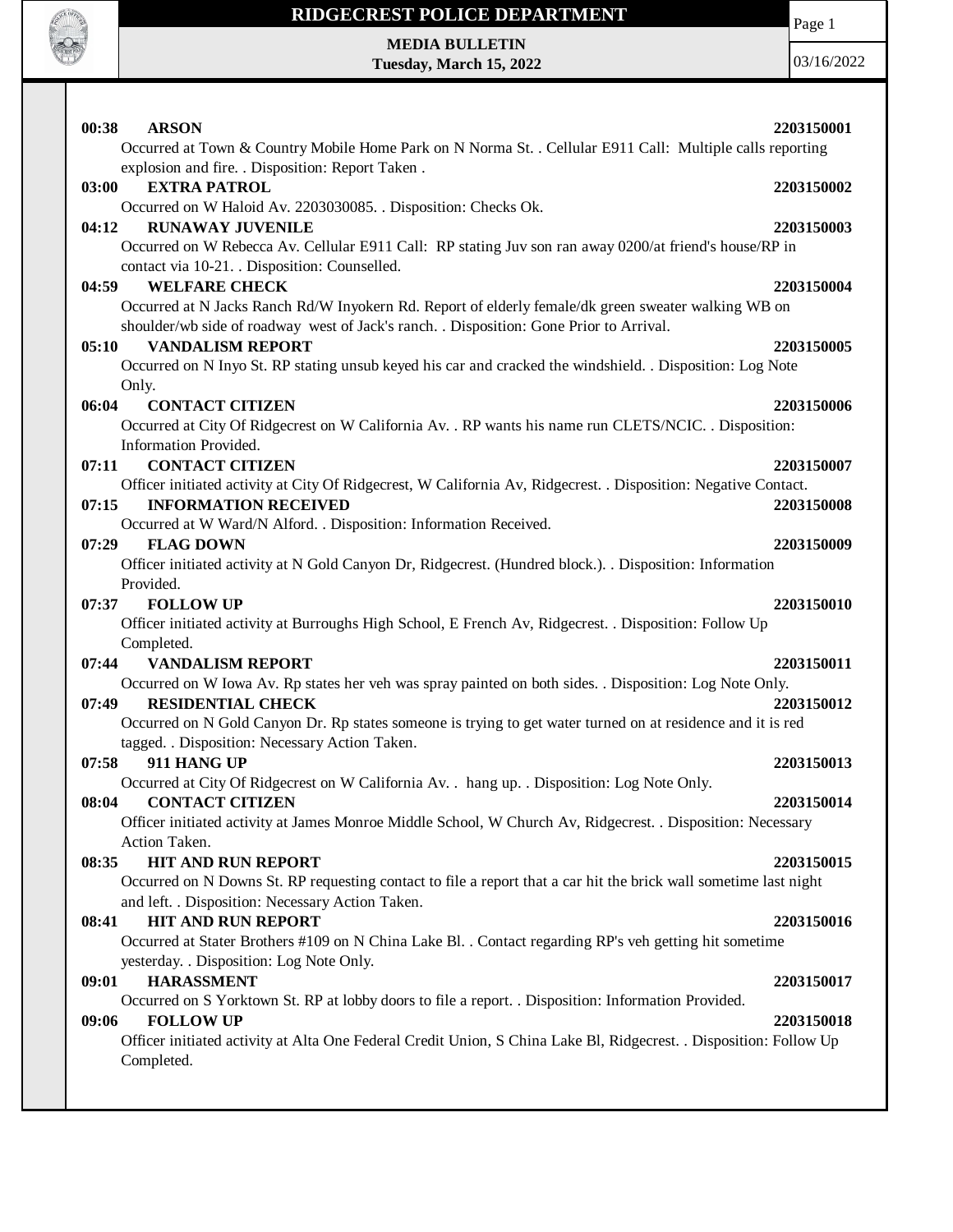

Page 2

**MEDIA BULLETIN Tuesday, March 15, 2022**

| 09:08<br><b>HARASSMENT</b>                                                                                    | 2203150019 |  |  |
|---------------------------------------------------------------------------------------------------------------|------------|--|--|
| Occurred at City Of Ridgecrest on W California Av. Disposition: Duplicate Call Entered.                       |            |  |  |
| <b>CONTACT CITIZEN</b><br>09:30                                                                               | 2203150020 |  |  |
| Officer initiated activity at Burroughs High School, E French Av, Ridgecrest. . Disposition: Information      |            |  |  |
| Provided.                                                                                                     |            |  |  |
| 09:34<br><b>ACO CALL</b>                                                                                      | 2203150021 |  |  |
| Officer initiated activity at N Sierra View St, Ridgecrest. . Disposition: Animal Control Handled.            |            |  |  |
| <b>CONTACT CITIZEN</b><br>09:36                                                                               | 2203150022 |  |  |
| Occurred on W Wilson Av. RP would like to speak with P3 regarding issues by her house. . Disposition:         |            |  |  |
| Information Provided.                                                                                         |            |  |  |
| 09:41<br><b>MEDICAL AID</b>                                                                                   | 2203150023 |  |  |
| Occurred on N Warner St. lift assist. . Disposition: Referred To Other Agency.                                |            |  |  |
| <b>FOOT PATROL</b><br>09:49                                                                                   | 2203150024 |  |  |
| Officer initiated activity at Burroughs High School, E French Av, Ridgecrest. . Disposition: Checks Ok.       |            |  |  |
| 09:54<br><b>ACO CALL</b>                                                                                      | 2203150025 |  |  |
| Officer initiated activity at Larkspur Apartments, S Downs St, Ridgecrest. Follow up. . Disposition: Animal   |            |  |  |
| Control Handled.                                                                                              |            |  |  |
| <b>BREAKING/REMOVING VEHICLE PARTS</b><br>10:04                                                               | 2203150026 |  |  |
| Occurred on S Gateway Bl. RP requesting an Officer - catalytic converter was taken from his veh while at the  |            |  |  |
| storage units. . Disposition: Report Taken.                                                                   |            |  |  |
| <b>ACO CALL</b><br>10:11                                                                                      | 2203150027 |  |  |
| Officer initiated activity at S China Lake Bl, Ridgecrest. (Hundred block.) ATL deceased cat. . Disposition:  |            |  |  |
| Animal Control Handled.                                                                                       |            |  |  |
| <b>CONTACT CITIZEN</b><br>10:16                                                                               | 2203150028 |  |  |
| Occurred on W Wilson Av. Rp would like to speak with P20 regarding 2203070023                                 |            |  |  |
| contact via 21. . Disposition: Information Provided.                                                          |            |  |  |
| <b>ABANDONED VEHICLE</b><br>10:33                                                                             | 2203150029 |  |  |
| Occurred on W Wilson Av. (Hundred block.). . Disposition: Checks Ok.                                          |            |  |  |
| 10:51<br><b>MEDICAL AID</b>                                                                                   | 2203150030 |  |  |
| Occurred on W Robertson Av. ambulance request. . Disposition: Referred To Other Agency.                       |            |  |  |
| 10:54<br>911 HANG UP                                                                                          | 2203150031 |  |  |
| Occurred at City Of Ridgecrest on W California Av. . hang up//unable to call back. . Disposition: Log Note    |            |  |  |
| Only.                                                                                                         |            |  |  |
| 10:55<br><b>CODE VIOLATION</b>                                                                                | 2203150032 |  |  |
| Officer initiated activity at W Ward Av, Ridgecrest. . Disposition: Necessary Action Taken.                   |            |  |  |
| 911 HANG UP<br>11:02                                                                                          | 2203150033 |  |  |
| Occurred on W California Av. hang up//unable to call back. . Disposition: Log Note Only.                      |            |  |  |
| 11:25<br><b>FOLLOW UP</b>                                                                                     | 2203150034 |  |  |
| Officer initiated activity at Mesquite High School, W Drummond Av, Ridgecrest. . Disposition: Follow Up       |            |  |  |
| Completed.                                                                                                    |            |  |  |
| <b>SUBPOENA SERVICE</b><br>11:49                                                                              | 2203150035 |  |  |
| Officer initiated activity at Tnt Western Home Inc, W Station Av, Ridgecrest. . Disposition: Necessary Action |            |  |  |
| Taken.                                                                                                        |            |  |  |
| 12:17<br><b>INFORMATION RECEIVED</b>                                                                          | 2203150036 |  |  |
| Occurred on W Moyer Av. Misc info. . Disposition: Log Note Only.                                              |            |  |  |
| PARKING VIOLATION<br>12:28                                                                                    | 2203150037 |  |  |
| Occurred on N Downs St. RP STATES WHITE/BLACK TRAVEL TRAILER PARKED IN NEIGHBORS                              |            |  |  |
| YARD/PEOPLE LIVING IN IT/BLOCKING VIEW REVERSING OUT OF HER DRIVER. . Disposition: Necessary                  |            |  |  |
| Action Taken.                                                                                                 |            |  |  |
|                                                                                                               |            |  |  |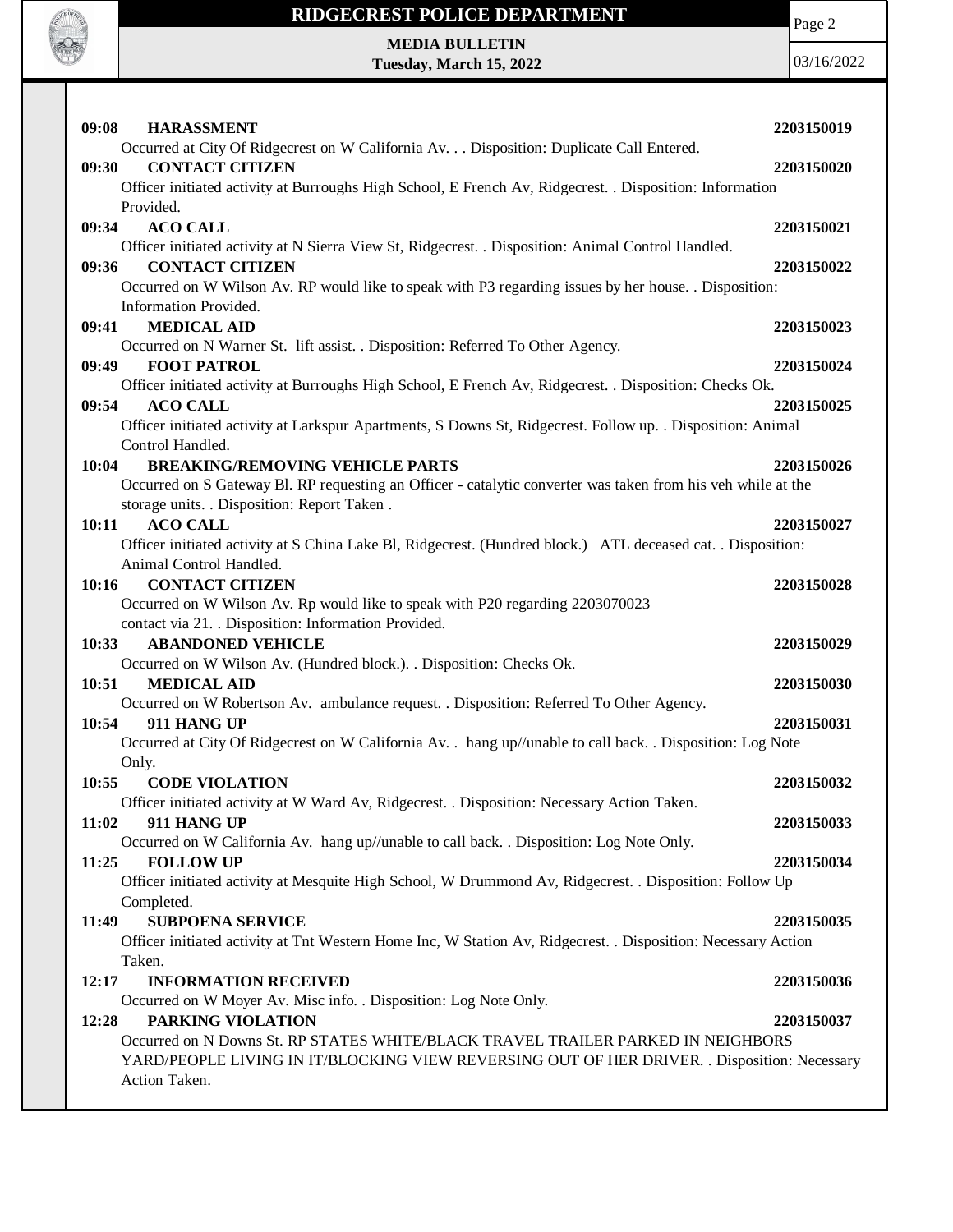

**MEDIA BULLETIN Tuesday, March 15, 2022** Page 3

| 12:31<br><b>CODE VIOLATION</b>                                                                                             | 2203150038 |
|----------------------------------------------------------------------------------------------------------------------------|------------|
| Officer initiated activity at W Ridgecrest Bl, Ridgecrest. . Disposition: Citation.                                        |            |
| 12:35<br><b>GTA RECOVERY</b>                                                                                               | 2203150039 |
| Officer initiated activity at S China Lake Bl/Hy 395, Kern County. . Disposition: Necessary Action Taken.                  |            |
| <b>CONTACT CITIZEN</b><br>12:48                                                                                            | 2203150040 |
| Occurred on W Vera Av. Anon rp states neighbor constantly touching trash cans/rp concerned about COVID                     |            |
| Disposition: Necessary Action Taken.<br><b>CONTACT CITIZEN</b><br>13:08                                                    | 2203150041 |
| Occurred at City Of Ridgecrest on W California Av. . Rp in the lobby. . Disposition: Peace Kept.                           |            |
| <b>CHILD NEGLECT</b><br>13:08                                                                                              | 2203150042 |
| Occurred on E Commercial Av. Welck on children. . Disposition: Report Taken.                                               |            |
| <b>CONTACT CITIZEN</b><br>13:11                                                                                            | 2203150043 |
| Officer initiated activity at Murray Middle School, E Drummond Av, Ridgecrest. . Disposition: Information                  |            |
| Received.                                                                                                                  |            |
| 13:22<br><b>SUBPOENA SERVICE</b>                                                                                           | 2203150044 |
| Officer initiated activity at N Gold Canyon Dr, Ridgecrest. . Disposition: Negative Contact.                               |            |
| 13:28<br><b>SUBPOENA SERVICE</b>                                                                                           | 2203150045 |
| Officer initiated activity at N Sahara Dr, Ridgecrest. . Disposition: Negative Contact.                                    |            |
| 13:30<br><b>MEDICAL AID</b>                                                                                                | 2203150046 |
| Occurred at City Of Ridgecrest on W California Av. . RP req an ambulance for her grandpa in Lancaster, CA. .               |            |
| Disposition: Necessary Action Taken.                                                                                       |            |
| <b>FLAG DOWN</b><br>13:43                                                                                                  | 2203150047 |
| Officer initiated activity at N Oasis Dr, Ridgecrest. . Disposition: Necessary Action Taken.<br><b>HOME VISIT</b><br>13:44 | 2203150048 |
| Officer initiated activity at Town & Country Mobile Home Park, N Norma St, Ridgecrest. . Disposition: Checks               |            |
|                                                                                                                            |            |
|                                                                                                                            |            |
| Ok.                                                                                                                        |            |
| 13:55<br><b>MEDICAL AID</b>                                                                                                | 2203150049 |
| Occurred on N Rebel Rd. ambulance request. . Disposition: Referred To Other Agency.<br>14:01<br><b>FOLLOW UP</b>           | 2203150050 |
| Officer initiated activity at At&t, S China Lake Bl, Ridgecrest. . Disposition: Follow Up Completed.                       |            |
| <b>SUBPOENA SERVICE</b><br>14:02                                                                                           | 2203150051 |
| Officer initiated activity at E Commercial Av, Ridgecrest. . Disposition: Negative Contact.                                |            |
| <b>WARRANT ARREST</b><br>14:04                                                                                             | 2203150052 |
| Occurred on S Warner St. is on the property                                                                                |            |
| SA/Stanleyratto, Jonathan 09/02/92 RM055796A/\$500/HS 11350(A) cited/rel'd. . Disposition: Arrest Made.                    |            |
| <b>FOOT PATROL</b><br>14:11                                                                                                | 2203150053 |
| Officer initiated activity at James Monroe Middle School, W Church Av, Ridgecrest. . Disposition: Checks Ok.               |            |
| <b>SUBPOENA SERVICE</b><br>14:11                                                                                           | 2203150054 |
| Officer initiated activity at W Robertson Av, Ridgecrest. . Disposition: Negative Contact.                                 |            |
| <b>SUBPOENA SERVICE</b><br>14:14                                                                                           | 2203150055 |
| Officer initiated activity at W Wilson Av, Ridgecrest. . Disposition: Necessary Action Taken.                              |            |
| 14:19<br><b>SUBPOENA SERVICE</b>                                                                                           | 2203150056 |
| Officer initiated activity at W Wilson Av, Ridgecrest. . Disposition: Negative Contact.<br>14:29<br><b>CONTACT CITIZEN</b> | 2203150057 |
| Occurred at American Dream Auto Sales on E Ridgecrest Bl. . Rp would like to speak with an officer regarding               |            |
| 2203140054 Contact via 21. . Disposition: Information Provided.                                                            |            |
| 14:32<br><b>CONTACT CITIZEN</b>                                                                                            | 2203150058 |
| Officer initiated activity at N Gold Canyon Dr, Ridgecrest. . Disposition: Information Received.                           |            |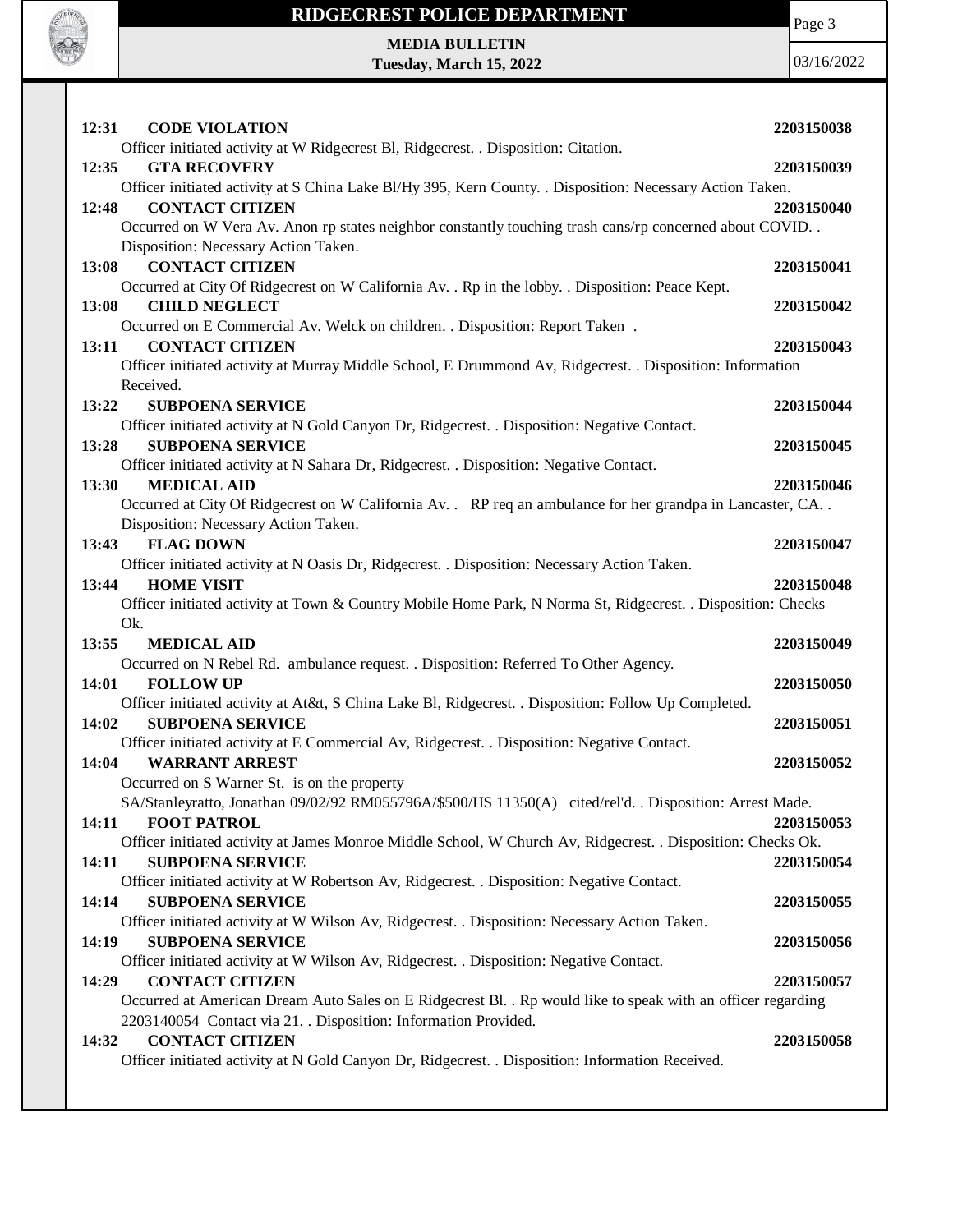

Page 4

**MEDIA BULLETIN Tuesday, March 15, 2022**

| 14:38<br>PATROL CHECK                                                                                             | 2203150059 |
|-------------------------------------------------------------------------------------------------------------------|------------|
| Officer initiated activity at Skate Park, E French Av, Ridgecrest. . Disposition: Checks Ok.                      |            |
| 14:38<br><b>FOLLOW UP</b>                                                                                         | 2203150060 |
| Officer initiated activity at Burroughs High School, E French Av, Ridgecrest. . Disposition: Report Taken.        |            |
| <b>SUSPICIOUS CIRCUMSTANCES</b><br>14:42                                                                          | 2203150061 |
| Occurred at W Ward Av/N Downs St. Rp states 6 yo walking on the sidewalk alone. rp states another passerby        |            |
| stopped and it looked like she was taking him to the office of the trailer park. . Disposition: Unable To Locate. |            |
| <b>CONTACT CITIZEN</b><br>14:45                                                                                   | 2203150062 |
| Occurred at City Of Ridgecrest on W California Av. . Rp requesting contact from OIC via 21. . Disposition:        |            |
| Information Received.                                                                                             |            |
| 14:51<br><b>SUBPOENA SERVICE</b>                                                                                  | 2203150063 |
| Officer initiated activity at S Porter St, Ridgecrest. . Disposition: Negative Contact.                           |            |
| <b>ACO CALL</b><br>14:56                                                                                          | 2203150064 |
| Officer initiated activity at N Fairview St, Ridgecrest. Fu on dog bite. . Disposition: Animal Control Handled.   |            |
| <b>SUBPOENA SERVICE</b><br>15:04                                                                                  | 2203150065 |
| Officer initiated activity at S Alvord St, Ridgecrest. . Disposition: Negative Contact.                           |            |
| 15:05<br><b>CPS REFERRAL</b>                                                                                      | 2203150066 |
| Occurred on S Greenlawn St. Referral number 1649-8565-4130-6085905. . Disposition: Report Taken.                  |            |
| 15:06<br><b>ACO CALL</b>                                                                                          | 2203150067 |
| Officer initiated activity at W Las Flores Av/N Inyo St, Ridgecrest. Xpat for loose dogs. . Disposition: Animal   |            |
| Control Handled.<br><b>CONTACT CITIZEN</b>                                                                        |            |
| 15:11                                                                                                             | 2203150068 |
| Occurred at American Dream Auto Sales on E Ridgecrest Bl. . CALL RP /requesting contact from P3 regarding         |            |
| a case hes working on. . Disposition: Information Provided.<br><b>SUBPOENA SERVICE</b><br>15:16                   | 2203150069 |
| Officer initiated activity at W Ward Av, Ridgecrest. . Disposition: Necessary Action Taken.                       |            |
| 15:22<br><b>SUBPOENA SERVICE</b>                                                                                  | 2203150070 |
| Officer initiated activity at W Mesquite Av, Ridgecrest. . Disposition: Negative Contact.                         |            |
| <b>CONTACT CITIZEN</b><br>15:35                                                                                   | 2203150071 |
| Occurred at City Of Ridgecrest on W California Av. . RP requesting to speak with an Officer via 21. .             |            |
| Disposition: Necessary Action Taken.                                                                              |            |
| 15:40<br><b>FOLLOW UP</b>                                                                                         | 2203150072 |
| Officer initiated activity at Department Of Human Services, E Ridgecrest Bl, Ridgecrest. . Disposition:           |            |
| Necessary Action Taken.                                                                                           |            |
| 15:46<br><b>MEDICAL AID</b>                                                                                       | 2203150073 |
| Occurred at Arrowhead Mobile Home Park on N Norma St. . ambulance request. . Disposition: Referred To             |            |
| Other Agency.                                                                                                     |            |
| <b>RECKLESS VEHICLE</b><br>15:48                                                                                  | 2203150074 |
| Occurred at Cerro Coso Community College on S College Heights Bl. . Rp states reckless veh driving toward         |            |
| main campus was doing donuts. . Disposition: Unable To Locate.                                                    |            |
| <b>DISABLED VEHICLE</b><br>15:59                                                                                  | 2203150075 |
| Officer initiated activity at Dutch Bros, S China Lake Bl, Ridgecrest. . Disposition: Checks Ok.                  |            |
| 16:17<br><b>MEDICAL AID</b>                                                                                       | 2203150076 |
| Occurred at Ridgecrest Senior Apartments on W Church Av. . Ambulance request. . Disposition: Referred To          |            |
| Other Agency.                                                                                                     |            |
| <b>FOLLOW UP</b><br>16:19                                                                                         | 2203150077 |
| Officer initiated activity at W Sullivan Av, Ridgecrest. . Disposition: Negative Contact.                         |            |
|                                                                                                                   |            |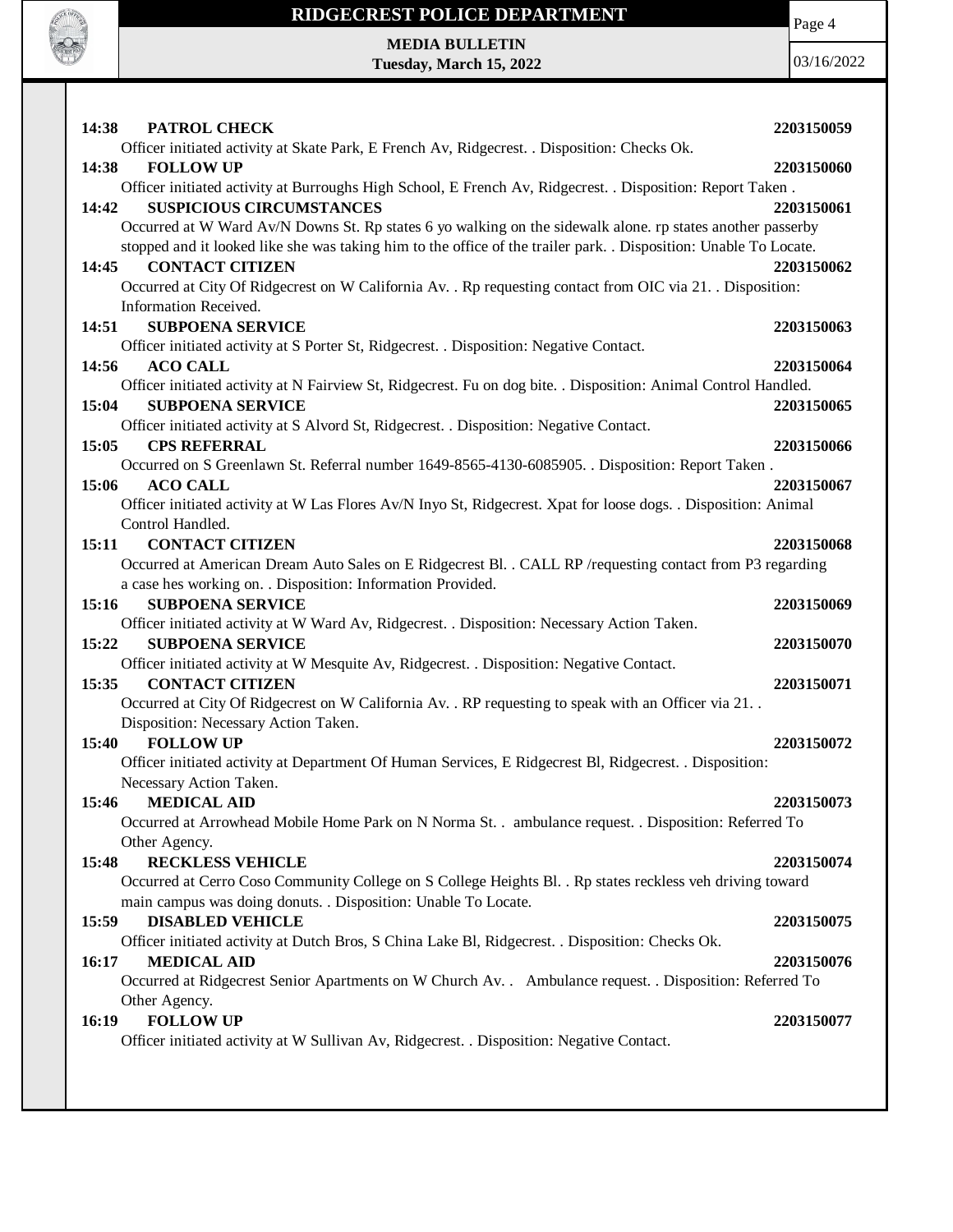